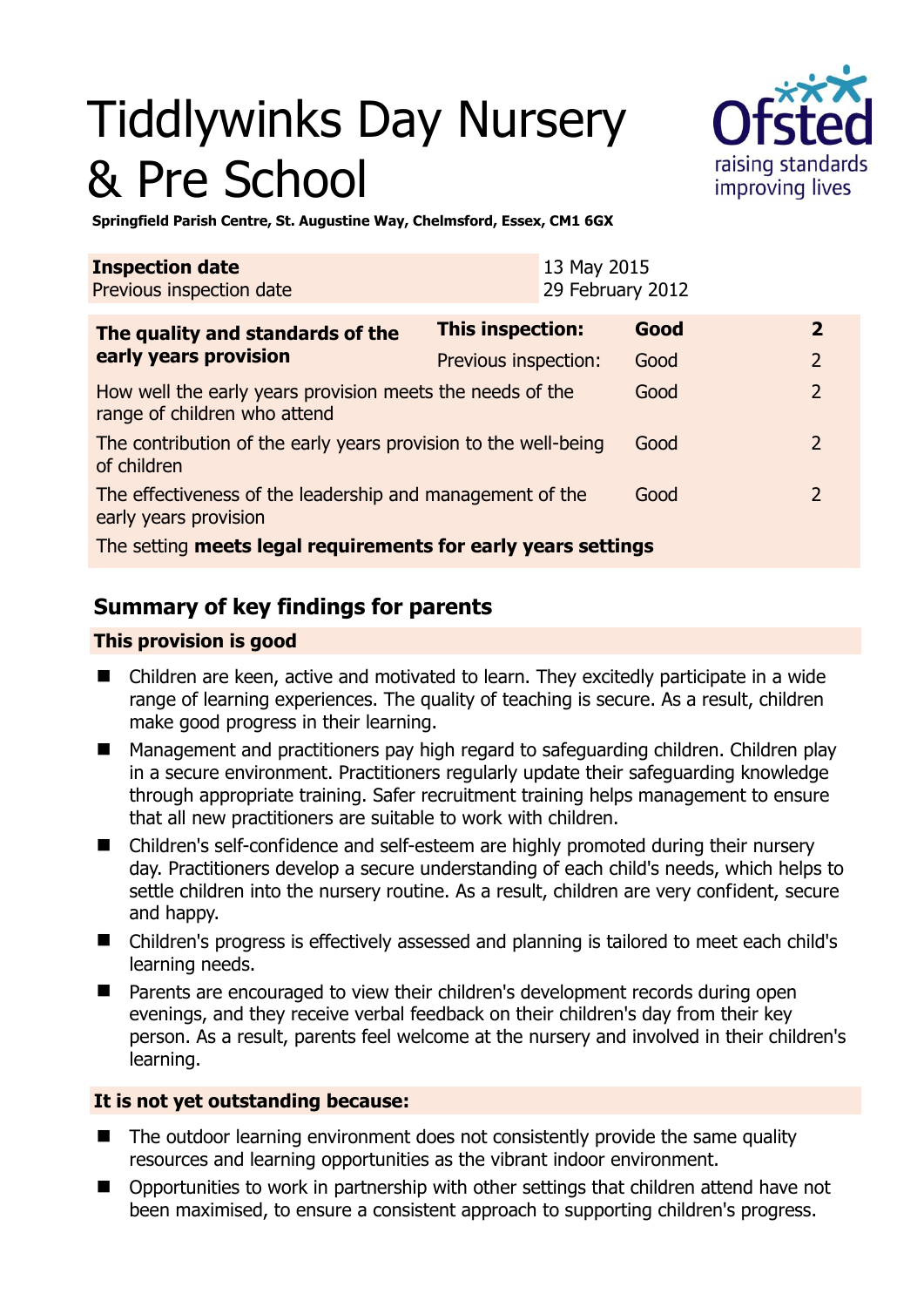# **What the setting needs to do to improve further**

#### **To further improve the quality of the early years provision the provider should:**

- $\blacksquare$  focus more precisely on the planning of activities outdoors, to enrich learning opportunities in all areas of the educational programme
- $\blacksquare$  strengthen partnerships with other early years settings that children attend, to ensure a consistent two-way flow of information is maintained, so that children are fully supported in their learning.

#### **Inspection activities**

- The inspector observed activities in the two nursery rooms and the garden.
- The inspector held discussions with the registered provider, the manager, practitioners and children at appropriate times throughout the inspection.
- The inspector looked at records relating to children's details, practitioners' details, accident and medication records, written risk assessments, written policies, daily attendance records and a range of other relevant documentation.
- The inspector viewed records relating to the suitability of all practitioners and management, and saw a selection of training and qualification certificates.
- The inspector held a joint observation with the manager, to observe and discuss the quality of teaching.
- The inspector took account of the views of parents spoken to at the time of the inspection.

#### **Inspector**

Lynn Hughes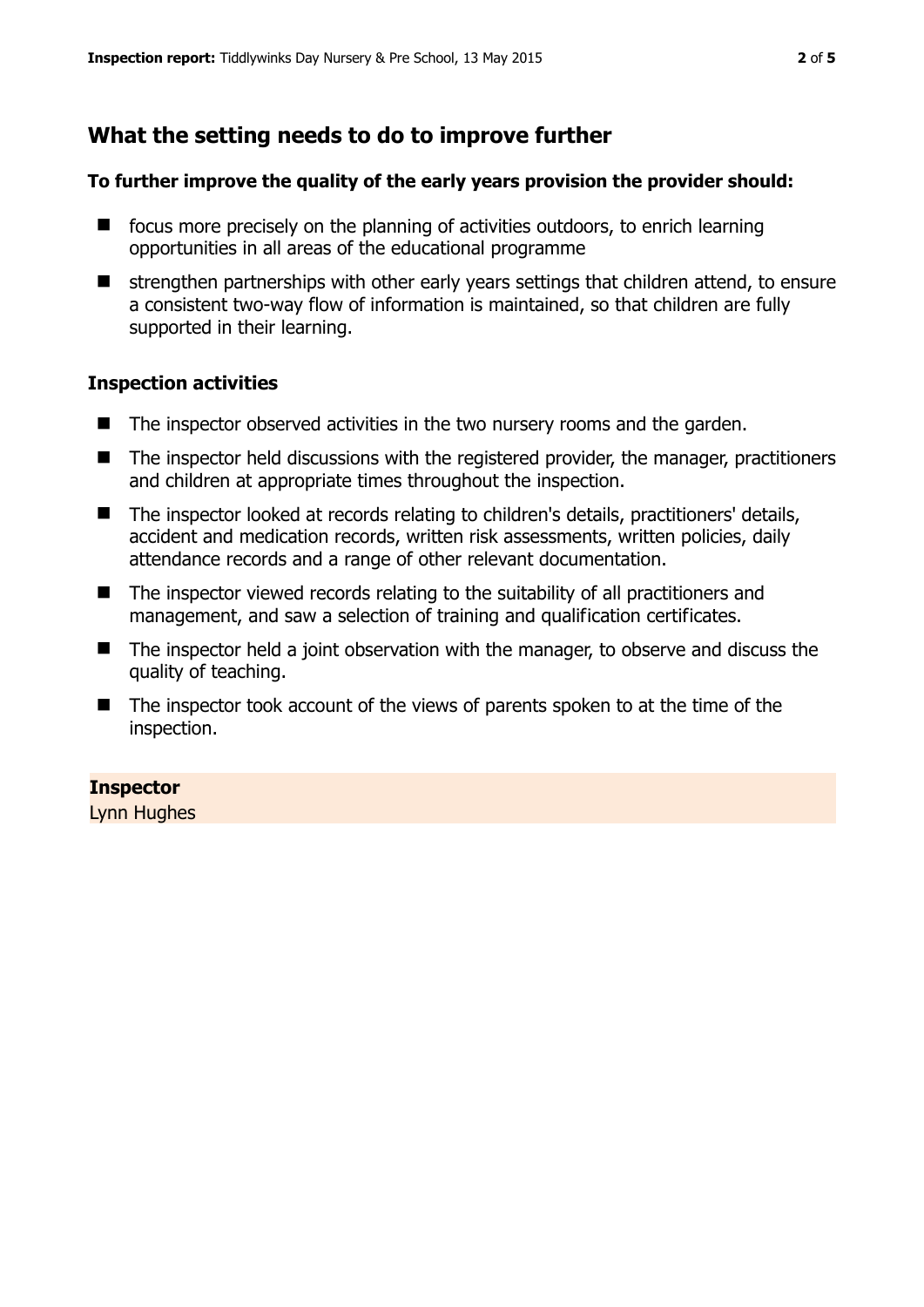# **Inspection findings**

#### **How well the early years provision meets the needs of the range of children who attend. This is good**

Children actively guide their own learning during free-play sessions. They are appropriately supported by practitioners, who use timely intervention, to follow their ideas. Activities are adapted and tailored to meet individual children's capabilities. As a result, all children make good progress in their learning. This includes those children who speak English as an additional language or who have special educational needs and/or disabilities. Children are encouraged to become independent in preparation for their move to school. For example, they make choices over their learning and help to clear away after lunch. Children's verbal and written communication are enhanced by practitioners using clear questioning skills and providing good opportunities for children to practise early writing.

## **The contribution of the early years provision to the well-being of children is good**

Key persons work well with parents during children's settling-in sessions, to build a strong bond with each child. Consequently, children's early experiences of nursery are positive and relaxed. Practitioners build on children's self-esteem through a series of positive rewards. For example, children receive certificates for achieving their next steps in learning. Children work towards having their name placed on the achievement tree or star boards. This can be for anything from entering the nursery confidently to being kind to their friends. Children are well behaved and understand the nursery's boundaries. Children's physical well-being is actively promoted as they freely access the large garden on a daily basis. While the garden offers some learning experiences, opportunities for children to explore all seven areas of learning are less securely embedded. Children enjoy a selection of healthy snacks and meals during their nursery day. They freely access fresh drinking water when they are thirsty.

## **The effectiveness of the leadership and management of the early years provision is good**

The nursery has a clear management structure. The educational programme is comprehensive and includes daily, adult-led, planned activities, which are usually based around a theme. Practitioners are knowledgeable about how children learn, and support them appropriately to make the best progress in relation to their starting points. The manager effectively monitors planning and assessment, which helps her to identify any gaps in children's learning. Regular supervision meetings enable the manager to support practitioners. A clear programme of professional development ensures that practitioners remain well qualified and update their basic knowledge, such as first aid and safeguarding. Practitioners and management review and evaluate the success of the nursery, and determine future plans for improvement. Partnerships with parents and local schools are good. However, management and key persons have not yet maximised opportunities to establish positive partnerships with other settings children attend, to ensure continuity and to support children's learning.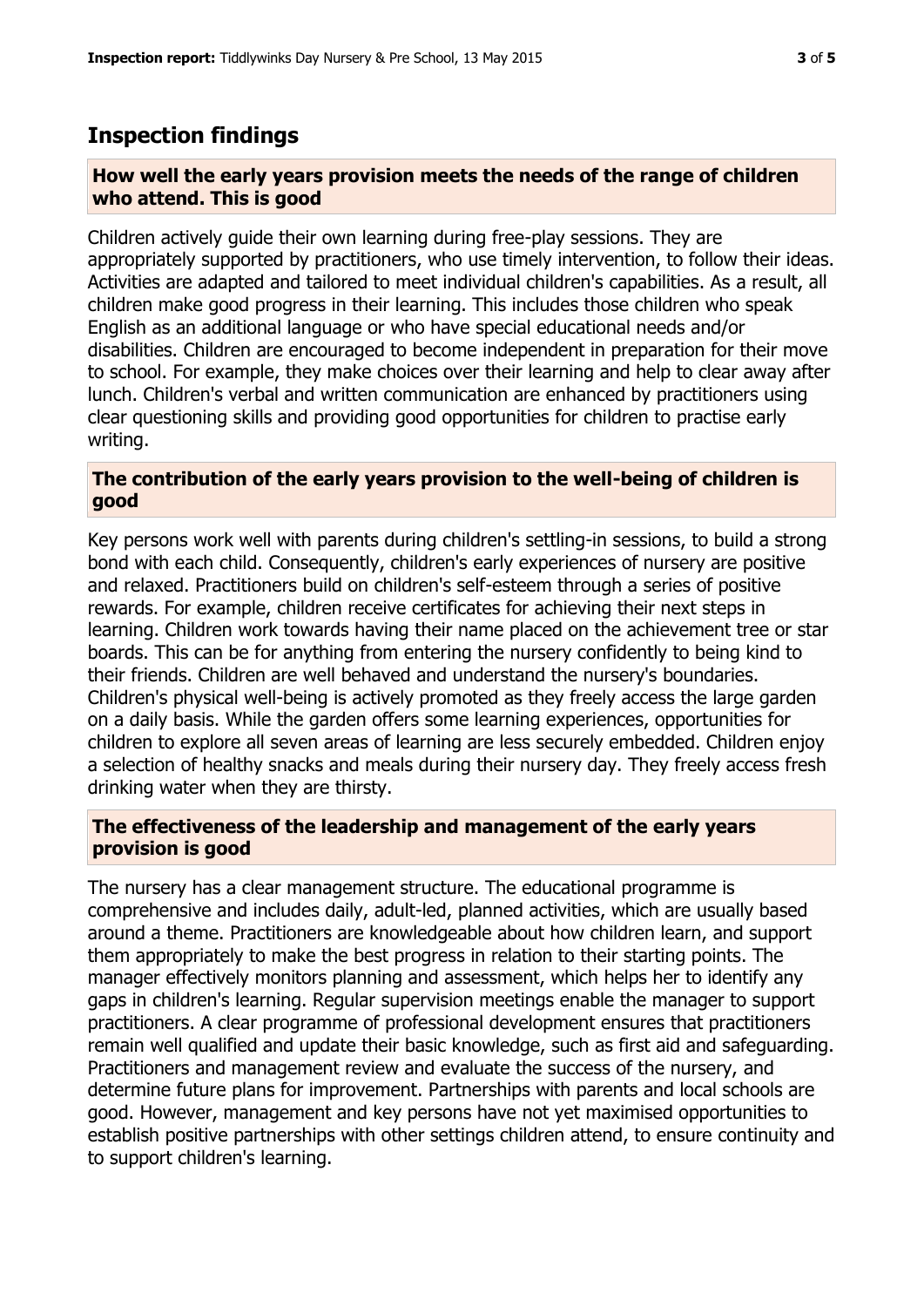## **Setting details**

| Unique reference number       | EY283577                 |  |  |
|-------------------------------|--------------------------|--|--|
| <b>Local authority</b>        | <b>Essex</b>             |  |  |
| <b>Inspection number</b>      | 861153                   |  |  |
| <b>Type of provision</b>      | Full-time provision      |  |  |
| <b>Registration category</b>  | Childcare - Non-Domestic |  |  |
| <b>Age range of children</b>  | $2 - 5$                  |  |  |
| <b>Total number of places</b> | 28                       |  |  |
| Number of children on roll    | 75                       |  |  |
| <b>Name of provider</b>       | Penny Ann Perry          |  |  |
| Date of previous inspection   | 29 February 2012         |  |  |
| <b>Telephone number</b>       | 01245 463245             |  |  |

Tiddlywinks Day Nursery and Pre-School was registered in 2004. The nursery employs eight members of childcare staff. Of these, all eight hold appropriate early years qualifications at levels 2 and 3. The nursery opens from Monday to Friday term time only. Sessions are from 8.30am until 4pm. The nursery provides funded early education for two- , three- and four-year-old children.

This inspection was carried out by Ofsted under sections 49 and 50 of the Childcare Act 2006 on the quality and standards of provision that is registered on the Early Years Register. The registered person must ensure that this provision complies with the statutory framework for children's learning, development and care, known as the Early Years Foundation Stage.

Any complaints about the inspection or the report should be made following the procedures set out in the guidance 'Complaints procedure: raising concerns and making complaints about Ofsted', which is available from Ofsted's website: www.gov.uk/government/organisations/ofsted. If you would like Ofsted to send you a copy of the guidance, please telephone 0300 123 4234, or email enquiries@ofsted.gov.uk.